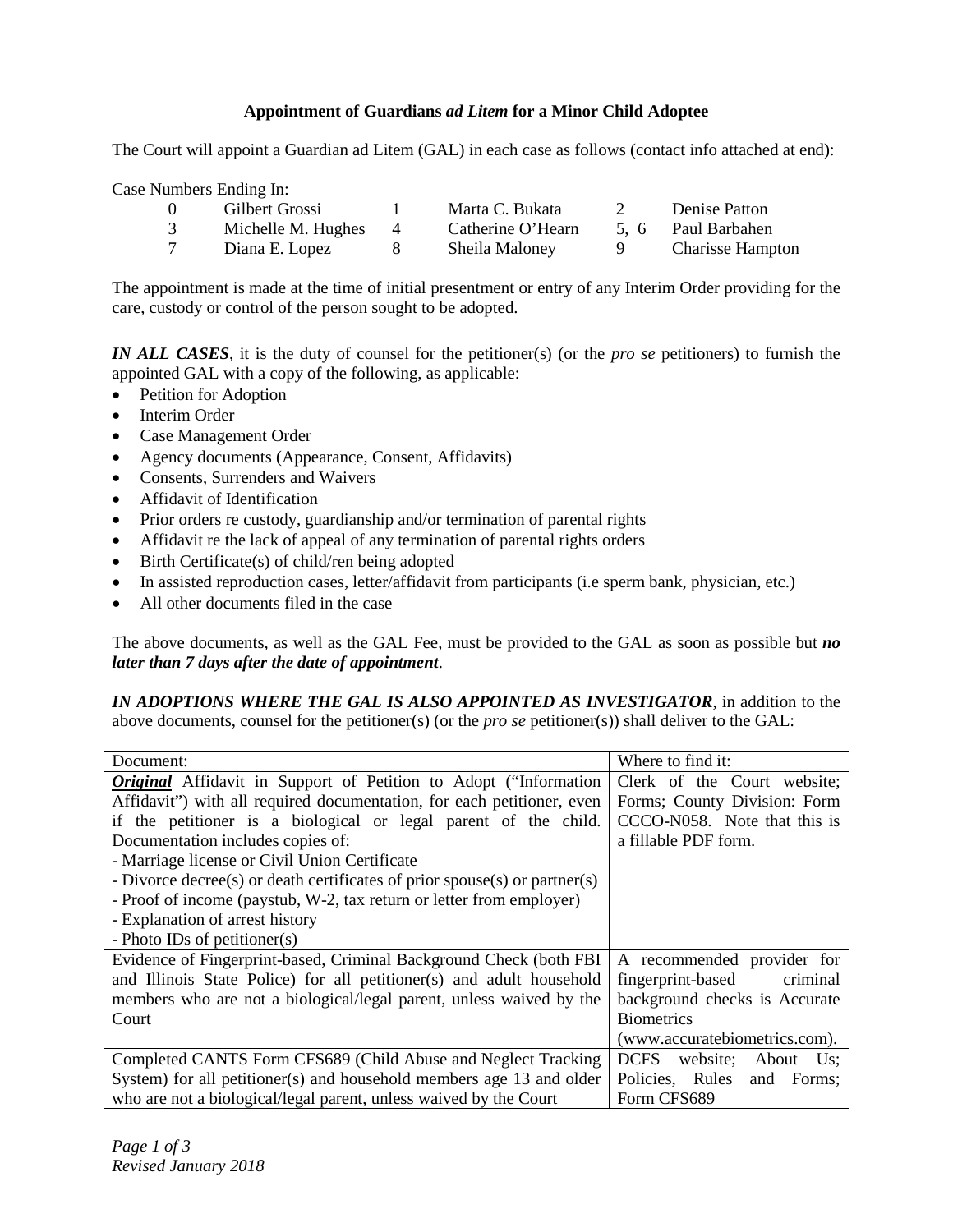*In addition, for all cases where the GAL is appointed as Investigator, the GAL is required by the Court to interview the petitioner(s)*. This interview is typically conducted by telephone. After the GAL reviews the above, additional information and/or documentation may be required. The petitioner(s) may be required to appear at the GAL's office with the child for an interview with the GAL or the GAL may schedule a home visit. The GAL may require interviews with the child/children be conducted separately from the petitioner(s).

As a convenience, the Presiding Judge's Office will accept such documents for delivery to the GAL's mail slot in the hallway outside Room 1701. Counsel should be aware that the documents will be picked up by the GAL as his or her schedule permits. The Presiding Judge's Office will not undertake the responsibility of delivering such materials to the GAL's personal office. **Most of the GALs will accept delivery of documents (other than checks) by email or fax; note, however, that the Court will only accept documents by mail or personal delivery, except for initial petitions and subsequent case management orders.**

In all cases, the GAL shall file an appearance as Guardian *ad Litem* for the adoptee as soon as practicable after appointment, typically within fourteen (14) days.

| <b>Type of Adoption</b>             | <b>GAL Only</b>          | <b>GAL as Investigator</b> |
|-------------------------------------|--------------------------|----------------------------|
| <b>Related (non-DCFS)</b>           | \$250.00                 | \$325.00                   |
| <b>Agency or Private</b>            | \$250.00                 | n/a                        |
| <b>DCFS (all, including</b>         | \$150.00 (plus \$50/addl | n/a                        |
| subsequent adoptions of             | child; not to exceed     |                            |
| former foster children)             | \$250.00)                |                            |
| International (not                  | \$250.00                 | n/a                        |
| <b>Confirmations)</b>               |                          |                            |
| <b>Petitioners with Fee Waivers</b> | \$25.00                  | \$25.00                    |
| (indigent petitions)                |                          |                            |
| <b>Home visit or Contested</b>      | \$200.00/hour            | \$200.00/hour              |
| <b>Adoption</b>                     |                          |                            |

GAL Fees as of January 1, 2017:

From the date of appointment, counsel for the petitioner(s) (or *pro se* petitioner(s)) shall provide notice to the GAL of all requests for relief made to the Court by any party as required by either the Rules of the Illinois Supreme Court or the Circuit Court of Cook County. The GAL may file any response deemed necessary to advance the best interest of the person sought to be adopted.

The appointed GAL will be available for consultation with counsel by telephone or e-mail, in person by appointment, or by any other mutually agreeable medium. *However, the GAL represents the adoptee, so cannot help the petitioner(s)' counsel by reviewing pleadings, offering assistance in preparing the case, or by presenting motions, delivering documents or obtaining orders on behalf of the petitioner(s).*

**All** required documentation must be in the possession of the GAL a minimum of 14 days prior to the scheduled date for entry of the judgment. Failure to comply with this rule will result in the necessity of a continuance.

*Page 2 of 3 Revised January 2018*